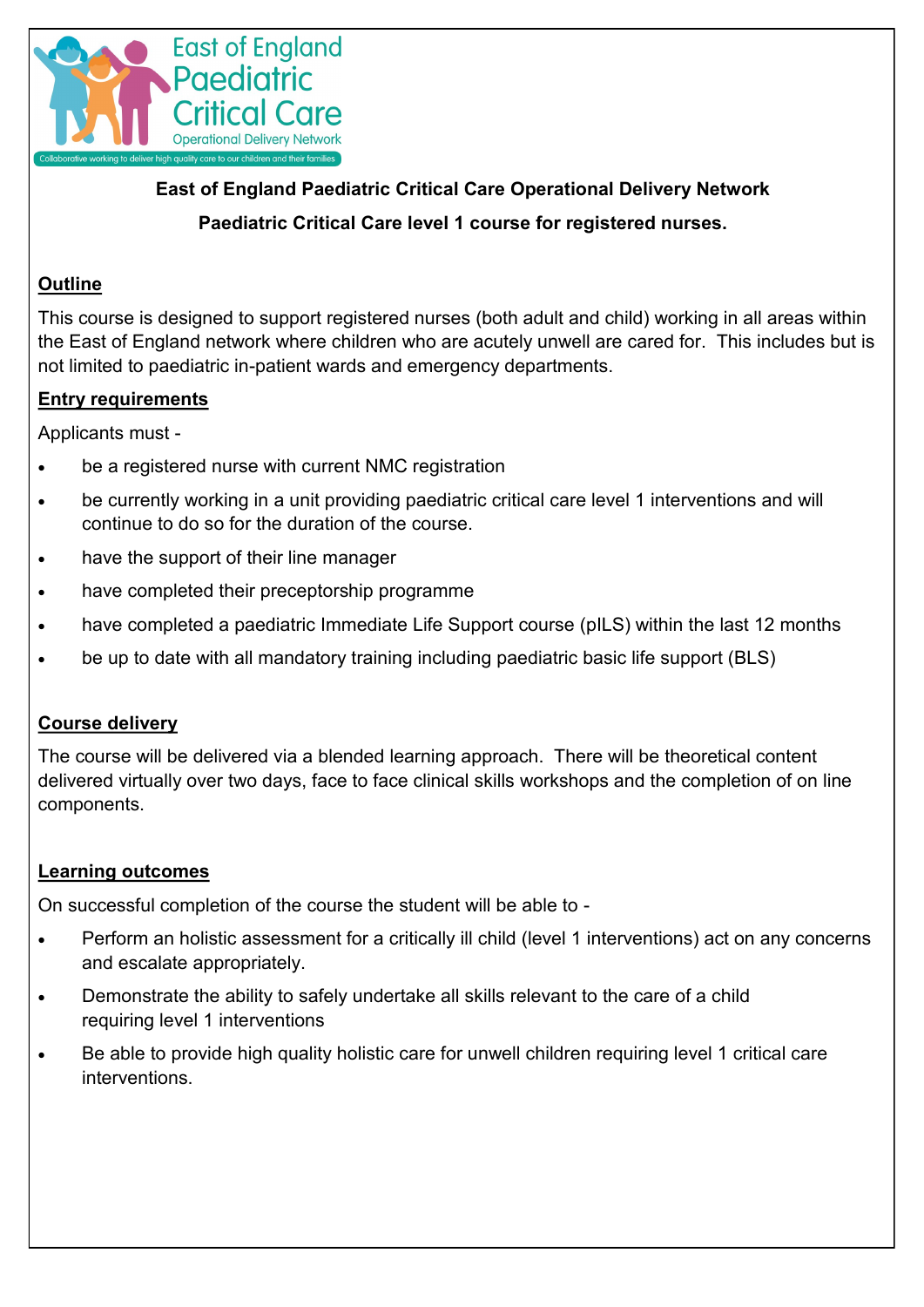## **Assessment**

This is an academic course, successful completion of the course is measured by

- Timely completion of all elements (including those on line)
- OSCE see assessment grid for marking
- Knowledge and Skills Passport (KSP)

Students must organise their time suitably to enable them to complete all elements, and ensure they can attend for your OSCE. Failure to complete or submit any element without discussing with the course lead will result in a fail being recorded against that element and a maximum score of 40% awarded on a second (and final) attempt.

## **Formative assessment**

Will comprise the documentation of an observed A to E assessment of a child. An A to E assessment will be provided and the student is required to document the assessment and provide a written SBAR escalation for the patient.

Feedback will usually be provided but there is no mark allocated to this element.

## **Summative assessment**

Will comprise three elements, **all elements** must be attempted, and **students must achieve a pass in all elements** in order to successfully pass the course:

- Objective Structured Clinical Examination (OSCE)
- Knowledge & Skills Passport (KSP)
- Completion of on line element

# **OSCE**

A clinical skills assessment method based on objective testing through observation of student performance, against set criteria, of a simulated scenario. The four criteria that will be assessed during the OSCE are:

- 1) Carry out a systematic structured and timely patient assessment, responding to clinical need as you find.
- 2) Recognise signs of patient deterioration, and / or identify red flags.
- 3) Initiate appropriate interventions to meet clinical needs of patient in a timely and safe manner.
- 4) Appropriate documentation of the findings (using local observation charts/fluid charts / PEWS score as appropriate) and full assessment in the patient notes.

Candidates are required to demonstrate safe practice across the 4 elements, therefore a fail grade in any of the 4 criteria will result in an overall fail.

An allocated time slot will be given for the OSCE, with 10 minutes added for the documentation element. There is an additional 5 minutes assigned for questions from the assessors. Non attendance for the OSCE without prior agreement from the course lead constitutes a non submission. All OSCE assessments will be video recorded for the purposes of moderation, application for a place on the course constitutes acceptance of this.

# **Knowledge & Skills Passport**

Comprising sections to demonstrate knowledge and skills, the document must be submitted to the local practice development nurse or course lead in fulfilment of the course assessment by the date given. Failure to do so without prior agreement from the course lead constitutes a non submission.